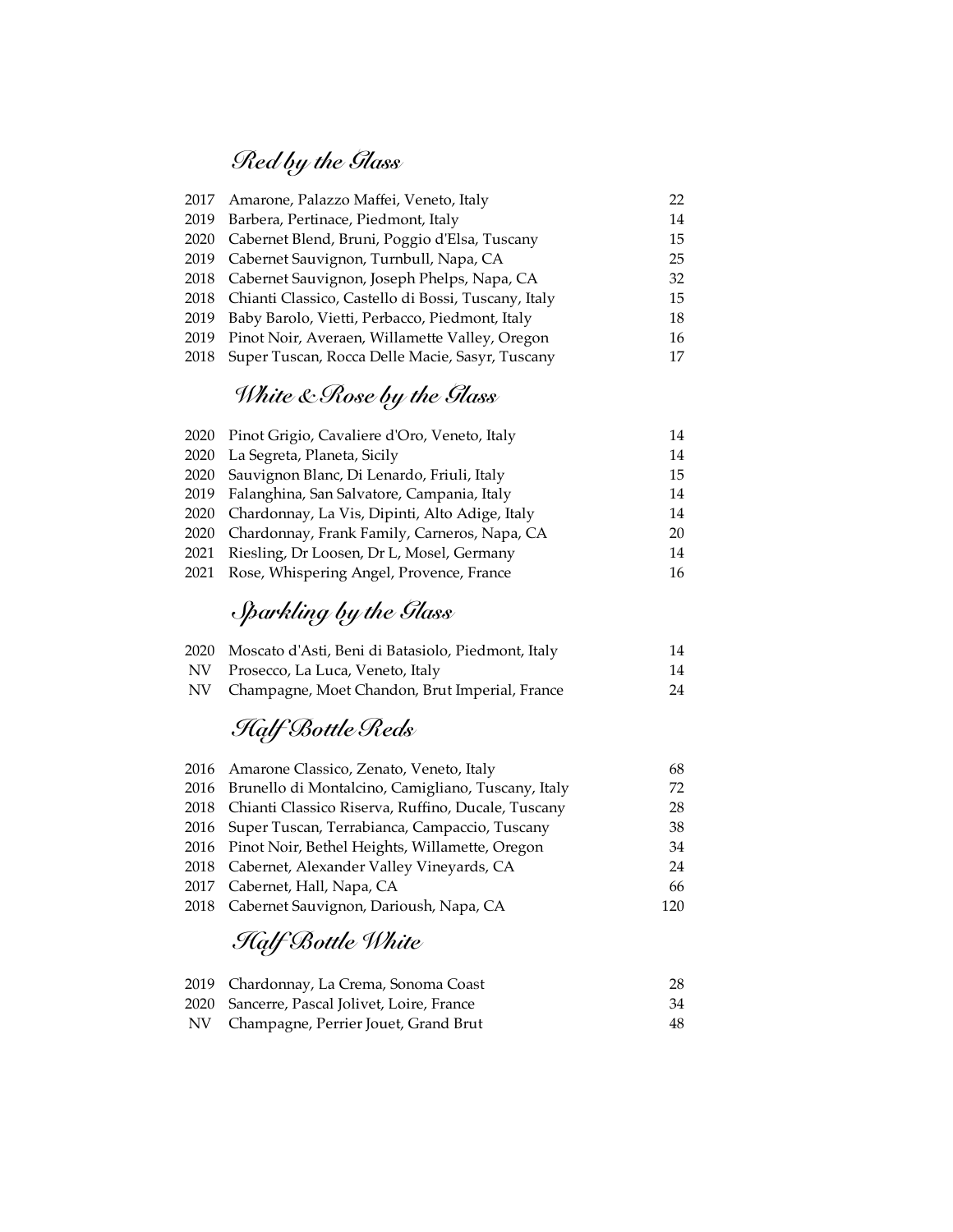# *Sparkling Wine*

| 2020 | Moscato d'Asti, Beni di Batasiolo, Piedmont, Italy | 44  |
|------|----------------------------------------------------|-----|
| NV   | Prosecco, La Luca, Veneto, Italy                   | 44  |
| NV   | Prosecco, Nino Franco, Rustico, Veneto, Italy      | 50  |
| NV.  | Franciacorta, Ca del Bosco, Lombardy, Italy        | 76  |
| NV   | Champagne, Moet Chandon, Brut Imperial             | 88  |
| NV   | Champagne, Perrier Jouet, Grand Brut               | 100 |
| NV   | Champagne, Bollinger, Special Cuvee                | 150 |
| 2021 | Lambrusco, Lini, 910, Emilia-Romagna, Italy        | 40  |

#### *Italian White*

| 2020 | Arneis, Giacosa Fratelli, Roero, Piedmont  | 48  |
|------|--------------------------------------------|-----|
| 2020 | Chardonnay, La Vis, Dipinti, Alto Adige    | 44  |
| 2017 | Chardonnay, Lagader, Lowengang, Alto Adige | 104 |
| 2019 | Falanghina, San Salvatore, Campania        | 44  |
| 2020 | Gavi, Coppo, La Rocca, Piedmont            | 48  |
| 2020 | La Segreta, Planeta, Sicily                | 52  |
| 2019 | Orvieto, San Giovanni Della Sala, Umbria   | 52  |
| 2020 | Pinot Bianco, Alois Lagader, Alto Adige    | 40  |
| 2020 | Pinot Grigio, Cavaliere d'Oro, Veneto      | 40  |
| 2020 | Pinot Grigio, Jermann, Friuli              | 50  |
| 2020 | Sauvignon Blanc, Di Lenardo, Friuli        | 48  |
| 2017 | Sauvignon Blanc, Terlan, Quarz, Alto Adige | 122 |
| 2020 | Soave, Inama, Veneto                       | 44  |
| 2020 | Vermentino, Guado al Tasso,                | 52  |

#### *Domestic White*

| 2019 Chardonnay, Chalk Hill, Sonoma, CA           | 40  |
|---------------------------------------------------|-----|
| 2020 Chardonnay, Frank Family, Carneros, Napa, CA | 66. |
| 2017 Chardonnay, Migration, Russian River, CA     | 78. |
| 2015 Chardonnay, Hyde de Villaine, Napa, CA       | 144 |
| 2020 Sauvignon Blanc, Starmont, Napa, CA          | 46  |

#### *International Whites and Rose*

| 2020 Sancerre, Alphonse Mellot, Loire, France           | 78 |
|---------------------------------------------------------|----|
| 2020 Riesling, Dr Loosen, Dr L, Mosel, Germany          | 44 |
| 2021 Sauvignon Blanc, Mc Bride Sisters, Marlborough, NZ | 44 |
| 2021 Rose, Whispering Angel, Provence, France           | 55 |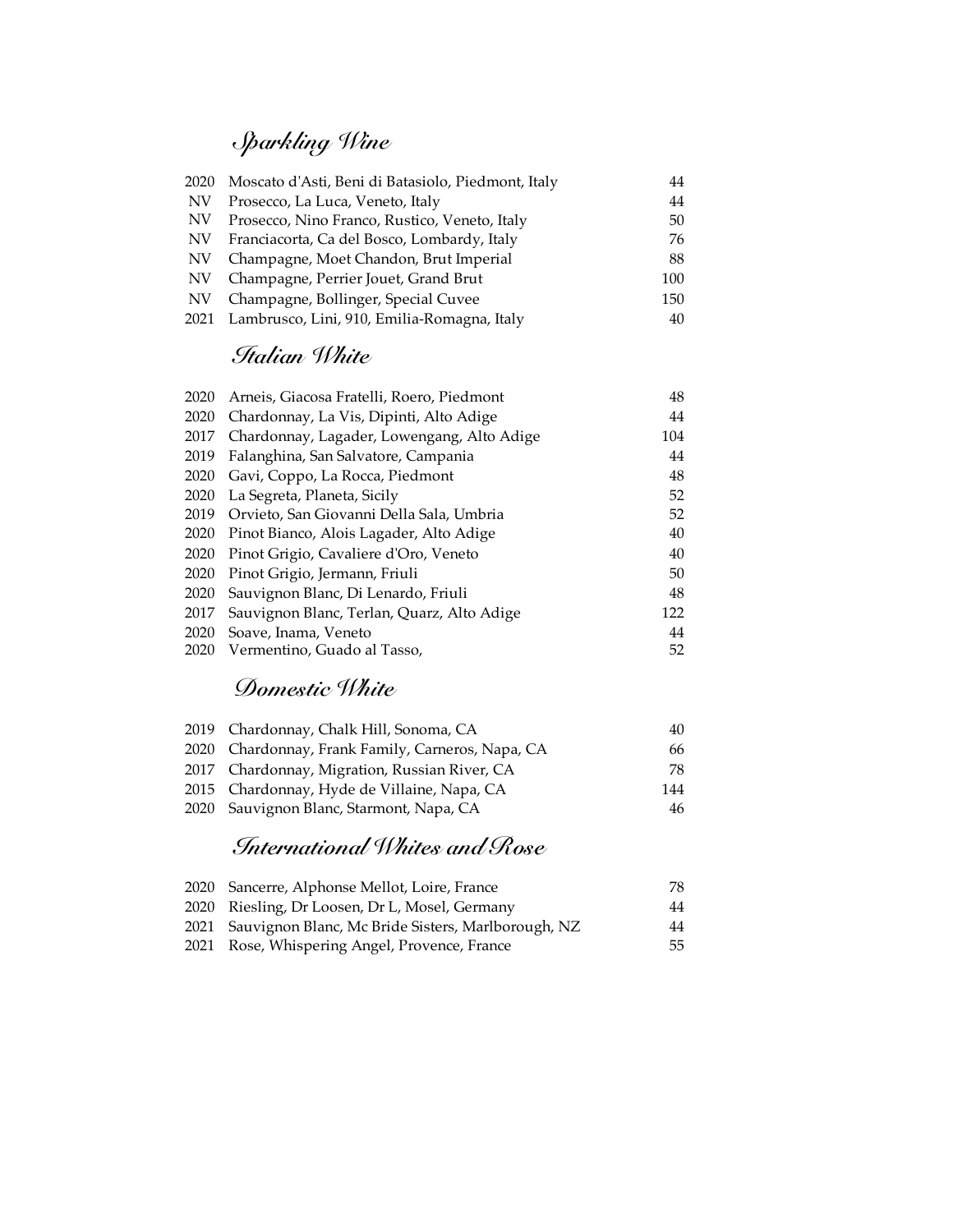#### *Italian Red, Piedmont*

| 2016 Barbaresco, Col dei Venti      | 85  |
|-------------------------------------|-----|
| 2013 Barbaresco, Sottimano, Fausoni | 124 |
| 2019 Barbera d'Alba, Pertinace      | 40  |
| 2016 Barolo, Ascheri, 3 vineyards,  | 76  |
| 2016 Barolo, Damilano, Cannubi      | 158 |
| 2016 Barolo, Ceretto, Brunate       | 225 |
| 2019 Nebbiolo, Vietti, Perbacco     | 68  |

### *Italian Red, Tuscany*

| 2014 Brunello di Montalcino, San Felice, Campogiovanni    | 112 |
|-----------------------------------------------------------|-----|
| 2016 Brunello di Montalcino, Altesino                     | 138 |
| 2018 Chianti Classico, Castello di Bossi                  | 48  |
| 2017 Chianti Classico Riserva, Monsanto                   | 58  |
| 2015 Chianti Classico Gran Selezione, Ruffino, Ducale Oro | 88  |
| 2020 Toscano Rosso, Bruni, Poggio d'Elsa                  | 44  |
| 2018 Super Tuscan, Rocca Delle Macie, Sasyr, Tuscany      | 55  |
| 2018 Vino Nobile di Montepulciano, Poliziano              | 72  |

## *Italian Red, Regional*

| 2017 Amarone, Palazzo Maffei, Veneto            | 75.  |
|-------------------------------------------------|------|
| 2017 Amarone Classico, Zenato, Veneto           | 130  |
| 2018 Pinot Nero, Kettmeir, Alto Adige           | 58   |
| 2014 Taurasi Riserva, Mastroberardino, Campania | 128. |
| 2017 Tereldego, Foradori, Morei, Trentino       | 88.  |

### *Domestic Red*

| 2019 | Cabernet Sauvignon, Franciscan, Napa, CA         | 62  |
|------|--------------------------------------------------|-----|
| 2018 | Cabernet, Ch. St. Michele, Columbia Valley, WA   | 78  |
| 2019 | Cabernet Sauvignon, Turnbull, Napa, CA           | 84  |
| 2019 | Cabernet, Stags Leap, Artemis, Napa, CA          | 128 |
| 2019 | Cabernet Sauvignon, Pine Ridge, Napa, CA         | 118 |
| 2017 | Cabernet Sauvignon, Jordan, Sonoma, CA           | 135 |
| 2018 | Cabernet Sauvignon, Joseph Phelps, Napa, CA      | 136 |
| 2019 | Cabernet Sauvignon, Caymus, Napa, CA             | 178 |
| 2020 | Meritage, Daou, Pessimist, Paso Robles, CA       | 54  |
| 2017 | Meritage, Raymond, Reserve Red, Napa, CA         | 76  |
| 2017 | Meritage, Justin, Justification, Paso Robles, CA | 90  |
| 2018 | Merlot, Markham, Napa, CA                        | 56  |
| 2019 | Pinot Noir, Averaen, Willamette, OR              | 52  |
| 2018 | Pinot Noir, RexHill, Willamette, OR              | 74  |
| 2019 | Pinot Noir, Elizabeth Rose, Napa, CA             | 70  |
| 2018 | Pinot noir, Flowers, Sonoma Coast                | 98  |
|      |                                                  |     |